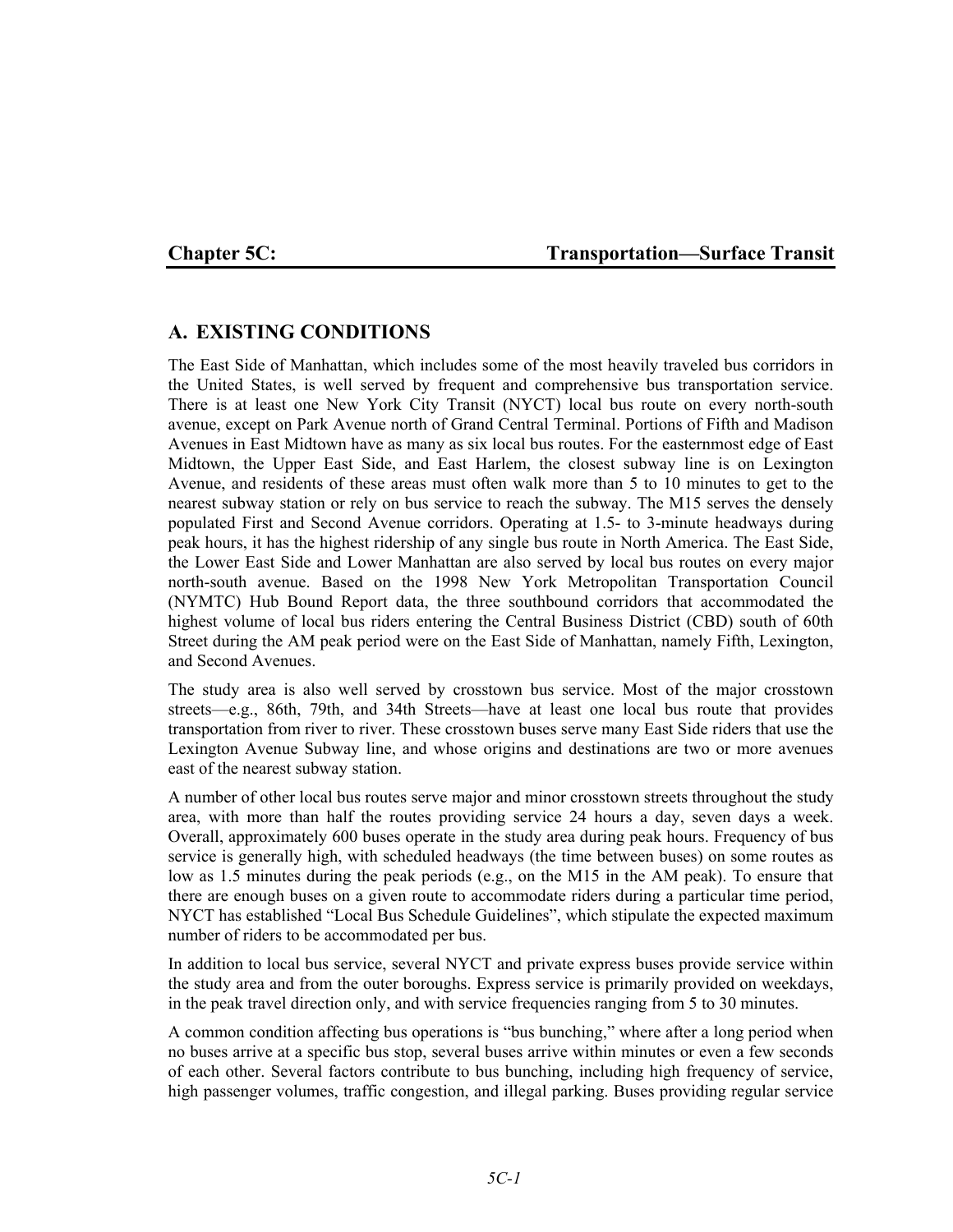generally operate at speeds in the 5 to 7 mile per hour (mph) range, while limited-stop buses, which provide service to selected bus stops spaced about every eight to 10 blocks, operate in the 7 to 10 mph range. These bus speeds are negatively impacted by street congestion and the frequency of bus stops.

A more detailed discussion of NYCT express bus service, private bus service, bus travel times and speeds, and bus schedule guidelines are provided in Appendix D.

# **B. FUTURE CONDITIONS COMMON TO ALL ALTERNATIVES**

Bus ridership on the north/south routes through the study area is projected to increase by about 5 percent by the 2025 analysis year. There would be no new routes, and projected load levels per bus at peak load points would generally not result in significant service additions or reductions. The Third/Lexington Avenue corridor (M98, M101, M102, and M103) and the First/Second Avenue corridor (M15) would be served by articulated buses, which, at guideline, carry 85 people per bus. During peak periods, three articulated buses would replace four standard buses, providing a net increase of 20 seats. During off-peak periods, four articulated buses would replace five standard buses, providing a net increase of 40 seats.

# **C. CONSTRUCTION IMPACTS OF THE PROJECT ALTERNATIVES**

## **NO BUILD ALTERNATIVE**

With the No Build Alternative, the Second Avenue Subway would not be built. Therefore, there would be no surface transit impacts with the No Build Alternative.

### **SECOND AVENUE SUBWAY**

### *IMPACT ON SURFACE TRANSIT SERVICES FROM SUBWAY CONSTRUCTION*

The construction phase of the Second Avenue Subway could result in significant traffic impacts due to lane closures along the alignment, diversion of through traffic away from congested construction areas, and an increase of truck traffic from construction vehicles. Preliminary engineering estimates indicate that up to half of the Second Avenue roadway width would be needed at <u>most</u> station construction and shaft/access site locations to accommodate subway construction activities. This would reduce the width of Second Avenue adjacent to construction zones to three moving lanes for traffic at most station locations. At station locations where leaving three lanes open would cause severe traffic impacts, a fourth moving lane could be provided by narrowing the sidewalks and the moving lanes. For stations located on two-way streets, such as 125th Street and Water Street, streets would be narrowed to one travel lane in each direction with provision available for two travel lanes at some locations (i.e., at the approaches to some key intersections).

The length of the station construction and staging area would be about four to five block lengths at each location. To maintain three or four moving lanes through each construction zone, bus stops within the zone would need to be relocated up to two to three blocks away, outside of the construction area. Many station construction zones are located at major cross streets, such as 34th, 42nd, 72nd, and 96th Streets. By prohibiting bus stops within the station construction zones, riders transferring between the M15 and a crosstown bus route may need to walk an additional one to two blocks between connections. Although this would be an inconvenience for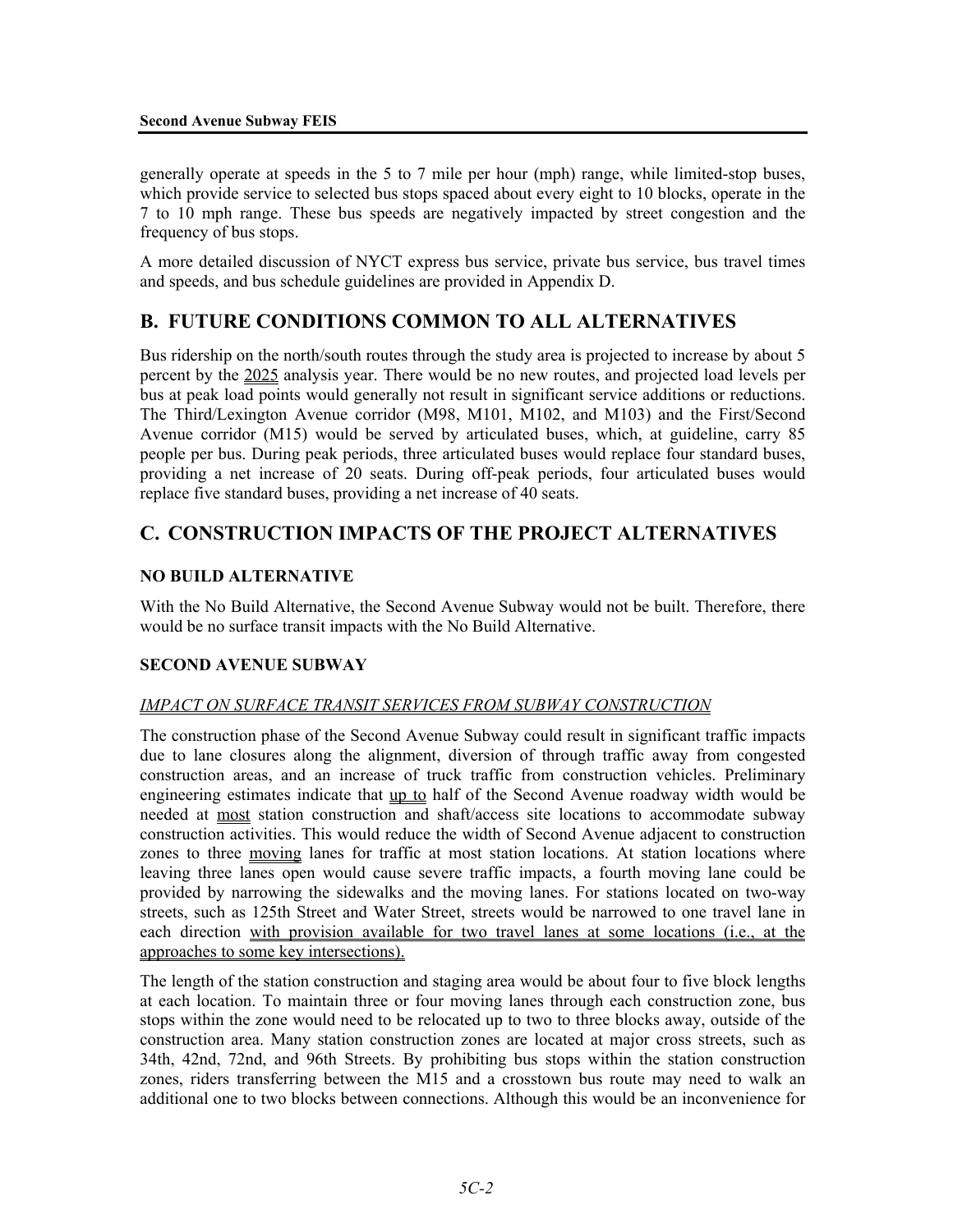some riders, others would benefit from a closer distance to their homes or businesses. Therefore, this is not considered a significant adverse impact. Moreover, signage advising passengers of the changed bus stop locations would also be posted to assist passengers. Similarly on Water Street and 125th Street, the bus stops would be located just beyond the construction zones so as to provide a continuous through travel lane in each direction through the construction area.

Within the Upper East Side, the 96th Street station construction zone would extend from 92nd Street to 97th Street. Just south of the 96th Street Station, another construction zone might be needed to serve as the insertion location for a tunnel boring machine and an access shaft for spoils removal and material delivery. If both of these construction zones were active simultaneously, Second Avenue would be narrowed to three or four lanes from 97th to 92nd Street with no bus stops in between. This condition could be a hardship for some local bus riders, and construction phase bus mitigation measures could be needed. Possible mitigation measures might include narrowing the moving lanes and sidewalks for a one-block segment to provide a fourth lane for bus stops or constructing a designated bus stop pull-out area within the construction zone for buses to load and unload passengers out of the main traffic stream. Signage would be posted to minimize passenger confusion.

The M15 bus route, which operates along Second Avenue, would be affected the most by the Second Avenue Subway construction. In addition to bus stop relocations, southbound service would experience additional delays and traffic congestion through the construction zones. It is also possible that at some locations, bus routes may be temporarily changed to avoid construction areas.

Roadway capacity along Second Avenue through the construction zones would be reduced to three or four moving lanes, resulting in the need to eliminate exclusive bus lanes to provide sufficient roadway capacity and to reduce significant delays for all traffic. Since the M15 bus route would be sharing the same lanes as the general traffic during the construction phase, buses on this route would no longer have the luxury of bypassing congested locations in their exclusive lanes. Furthermore, the roadway capacity reductions on Second Avenue through the construction zones would increase traffic delays and, consequently, M15 bus travel times. These delays could occur at multiple locations along the M15 route, depending upon the number of construction sites that would be active concurrently, resulting in a cumulative increase to the M15 travel time on the Second Avenue corridor.

The congestion on Second Avenue might divert some motorists and bus riders to Lexington Avenue. As a result, additional delays may be experienced by Lexington Avenue buses due to the additional traffic and diverted riders from Second Avenue. The additional riders from Second Avenue would increase boarding and alighting times at bus stops, increase bus occupancy levels, and possibly increase travel times along this route.

As described in more detail in Chapter 5D, "Transportation Vehicular Traffic," standard traffic engineering improvements would mitigate some, but not all, traffic delays during construction. In addition, a comprehensive areawide traffic management and mitigation plan will be developed by NYCT and reviewed by an Interagency Traffic Management Task Force comprised of affected and responsible agencies. An important part of this plan would be a comprehensive traffic-monitoring program, which would continually evaluate traffic conditions—including conditions for buses—and ensure that traffic detours and mitigation measures respond effectively to traffic patterns as they change.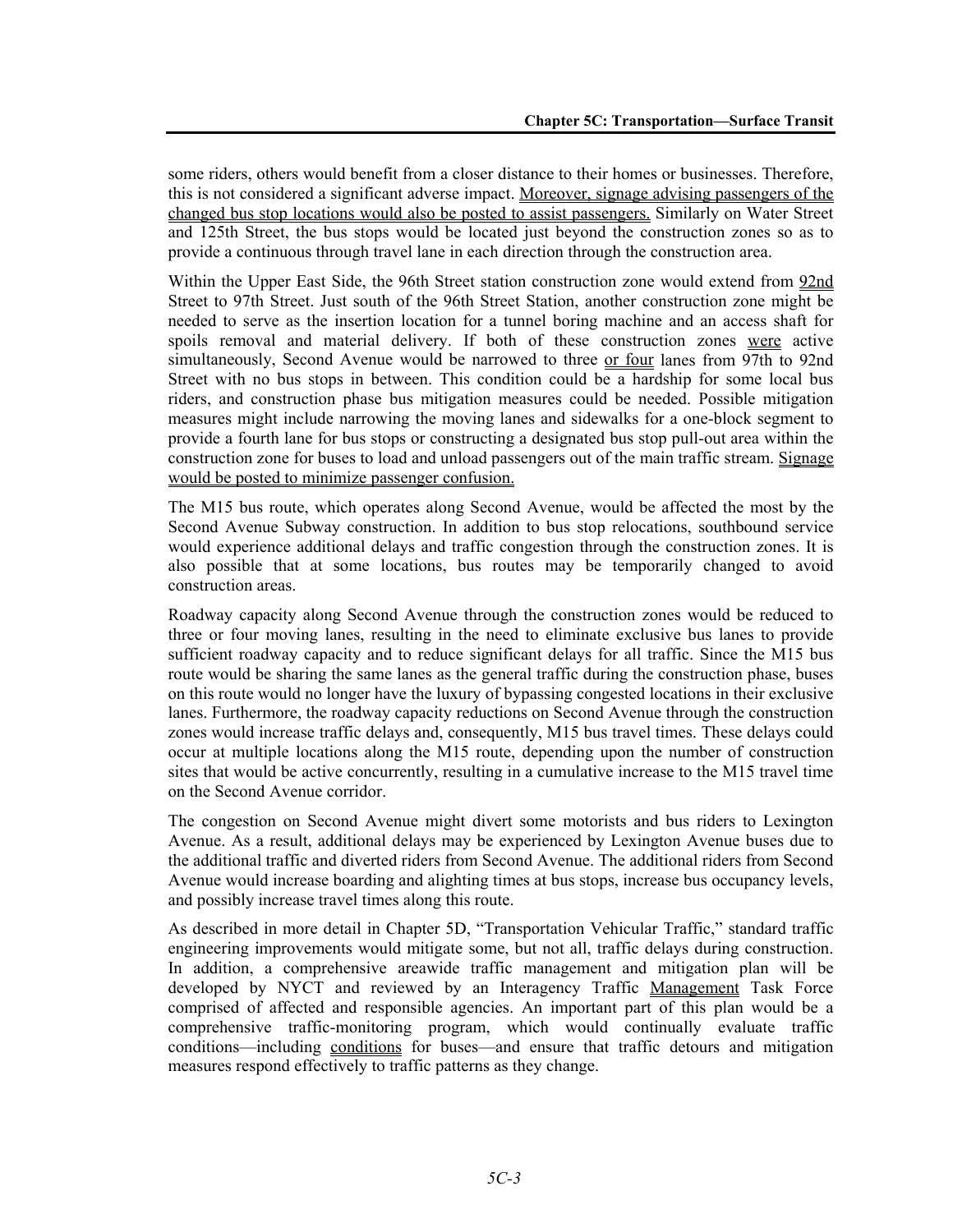## *PHASED IMPLEMENTATION OF SECOND AVENUE SUBWAY OPERATIONS*

The options for sequencing the construction of the Second Avenue Subway are described in Chapter 3, "Description of Construction Methods and Activities." The selected construction sequencing option calls for the Second Avenue Subway to be put into operation in four phases over a period of years, as described below:

*Phase 1:* The initial operating phase would extend the existing **O** service from its current northern terminus at the 57th Street-Seventh Avenue Station to the 86th Street Station. The Q trains would stop at four additional stations, 96th Street, 86th Street, 72nd Street, and Lexington Avenue—63rd Street, in the Upper East Side and East Harlem neighborhoods. An across the platform transfer connection would be provided with the  $\bullet$  route on the Sixth Avenue Line at the Lexington Avenue-63rd Street Station.

During this initial operating phase, the southbound M15 local bus route is expected to carry about 760 more riders at the peak load point in the East Harlem neighborhood during the AM peak hour, an increase of about 500 percent, compared with the No Build condition. Similarly, the southbound M15 Limited bus route would carry about 690 more riders at the peak load point during the AM peak hour, or an increase of 155 percent during the AM peak hour. These increases would occur because more people would be expected to use the M15 local and Limited bus routes to access the Second Avenue Subway at its interim northern terminus—the 96th Street Station. Even with these increases, both the M15 and M15 Limited bus routes would each be expected to operate with an average  $v/c$  ratio of about 0.8, which would be 80 percent of NYCT service guideline passenger loading.

In contrast, the M96 crosstown bus route, which operates on 96th Street, would have 25 percent fewer eastbound riders boarding east of Park Avenue during this initial operating segment than under the No Build condition. Most of this decrease would be due to fewer passengers boarding the eastbound M96 route at Lexington Avenue.

- *Phase 2:* The second operating phase would further extend the **Q** service northward to the 125th Street Station. Service on the Second Avenue Line would stop at three additional stations in the East Harlem neighborhood, 125th Street, 116th Street, and 106th Street. Transfer connections would be provided at the 125th Street Station with the  $\bigcirc$   $\bigcirc$  routes on the Lexington Avenue Line and with the Metro-North Railroad at Park Avenue. Ridership on the M15 local route would decrease over 25 percent, compared with the No Build condition. Moreover, ridership on the M15 Limited bus route in East Harlem would decrease by over 85 percent, compared with the No Build, as people who make longer trips switch from the bus to the new subway line. Ridership on the M96 crosstown route would continue to decrease with extension of Second Avenue subway service to 125th Street.
- *Phase 3:* The third operating phase would extend subway service along Second Avenue southward to the Houston Street Station and introduce a second subway service—the  $\bullet$ route—to the Second Avenue Line. Six additional subway stations would be opened: 55th Street, 42nd Street, 34th Street, 23rd Street, 14th Street, and Houston Street. These stations serve the East Midtown, Gramercy Park/Union Square, East Village, and Lower East Side neighborhoods. In this phase, the  $\bullet$  route would provide service at 11 station stops between and including the 125th Street and Houston Street Stations. Transfer connections may be provided with the **EV** routes at 55th Street, the **O** route at 42nd Street, the **O** route at 14th Street, and the  $\bigcirc$  routes at Houston Street.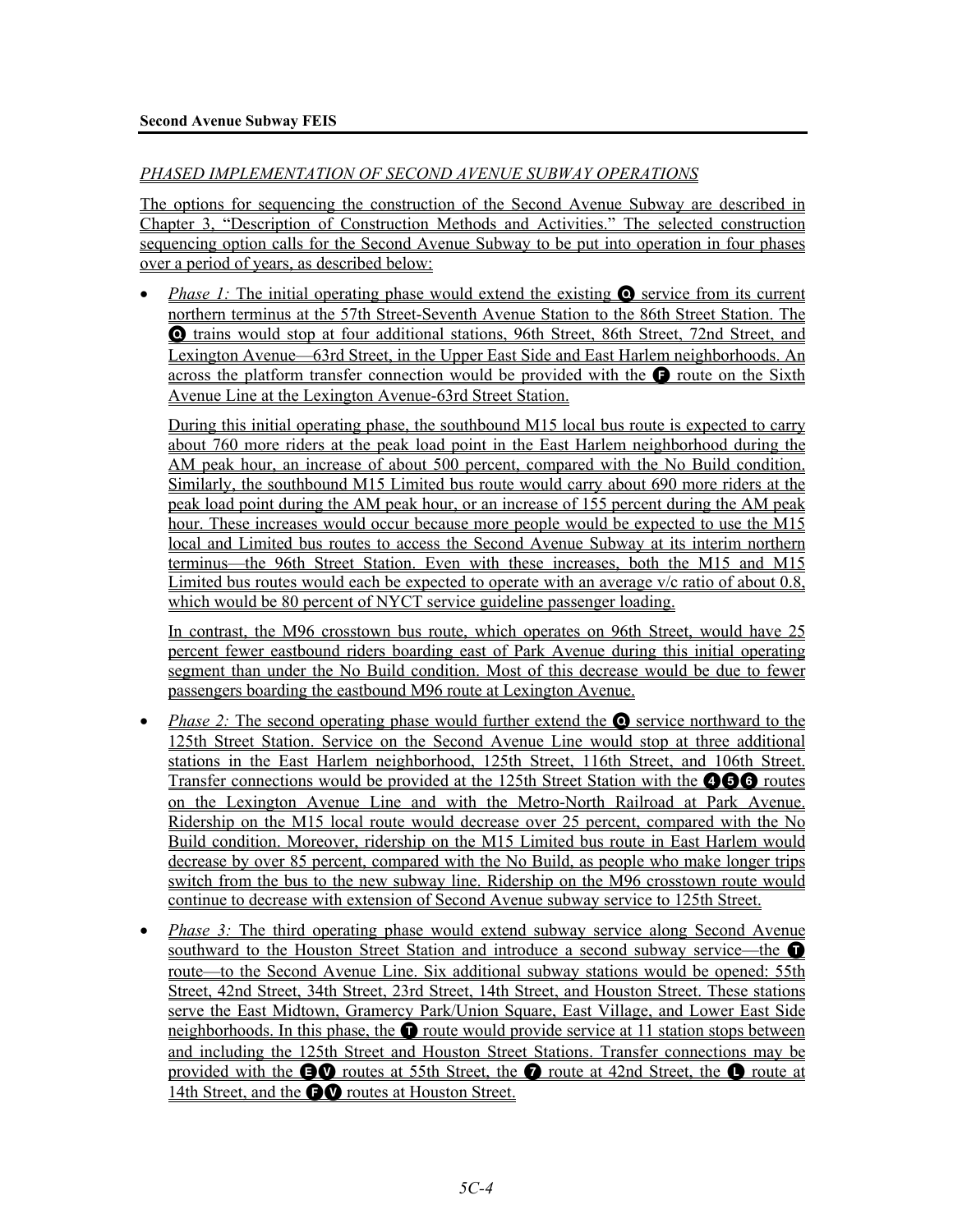The Houston Street Station will be the interim south terminus of the Second Avenue Line following completion of Phase 3 of the project. In both the existing and No Build conditions, very few AM peak hour passengers board the M15 or M15 Limited bus services at Houston Street. This can be expected to change with the completion of Phase 3 of the project. The South Ferry and Park Row/City Hall branches of the southbound M15 and M15 Limited bus routes serve Lower Manhattan; the South Ferry branch serves Lower Manhattan via Madison, Pearl, and Water Streets and terminates at Peter Minuet Plaza and South Ferry. The Civic Center is served by the Park Row/City Hall branch, which operates on East Broadway and Park Row and terminates on Park Row at City Hall Park. These branches are expected to have an additional 160 local and 620 limited riders boarding at Houston Street during the AM peak hour. This increase would be due to passengers, who want to continue their trip to Lower Manhattan, by transferring from the  $\bullet$  route on the Second Avenue Subway to the M15 and M15 Limited bus routes at Houston Street and Second Avenue.

Following completion of Phase 3 of the project, the South Ferry and Park Row/City Hall branches of the M15 and M15 Limited bus routes could operate with v/c ratios of about 1.2 and 1.3 and exceed NYCT service guideline passenger load by 20 percent and 30 percent, respectively, resulting in a significant adverse impact. Adding a total of two bus runs to the South Ferry and Park Row/City Hall branches of M15 local bus route and a total of five bus runs to South Ferry and Park Row/City Hall branches of the M15 Limited bus route during the AM peak hour would mitigate this bus overcrowding in the Lower East Side. NYCT would monitor bus ridership on each route during both the AM and PM peak periods, and would increase or decrease bus service to accommodate actual ridership demands.

*Phase 4:* The completion of Phase 4 between Houston Street and Hanover Square Stations would complete the full-length Second Avenue Line. Four additional subway stations would be opened: Grand Street, Chatham Square, Seaport, and Hanover Square, serving the Lower East Side, Chinatown, and Lower Manhattan neighborhoods. Additional transfer connections would be provided with the BD routes at Grand Street. At the completion of this phase, the  $\bullet$  route would stop at 16 station stops along the Second Avenue corridor between and including 125th Street and Hanover Square Stations. The extended Q service would stop at seven stations along the Second Avenue corridor between and including 125th Street and the Lexington Avenue-63rd Street. At the completion of Phase 4, ridership decreases on M15 local and M15 Limited routes, as well as the M96 crosstown route, would be the same as the Build condition, which is described in Section D and summarized in Table 5C-1.

# **D. PERMANENT IMPACTS OF THE PROJECT ALTERNATIVES**

## **NO BUILD ALTERNATIVE**

Bus ridership on the north/south routes through the study area is projected to increase by about 5 percent by the 2025 analysis year. There would be no new routes, and projected load levels per bus at peak load points would generally not result in significant service additions or reductions. AM peak hour ridership on the M15 route at the peak load point would increase from approximately 1,900 riders in the existing conditions to approximately 2,000 riders in the No Build condition, with a No Build service capacity rating of 87 percent (i.e., the bus route operates at 87 percent of its guideline capacity). The route would continue to operate within the NYCT service guideline capacity.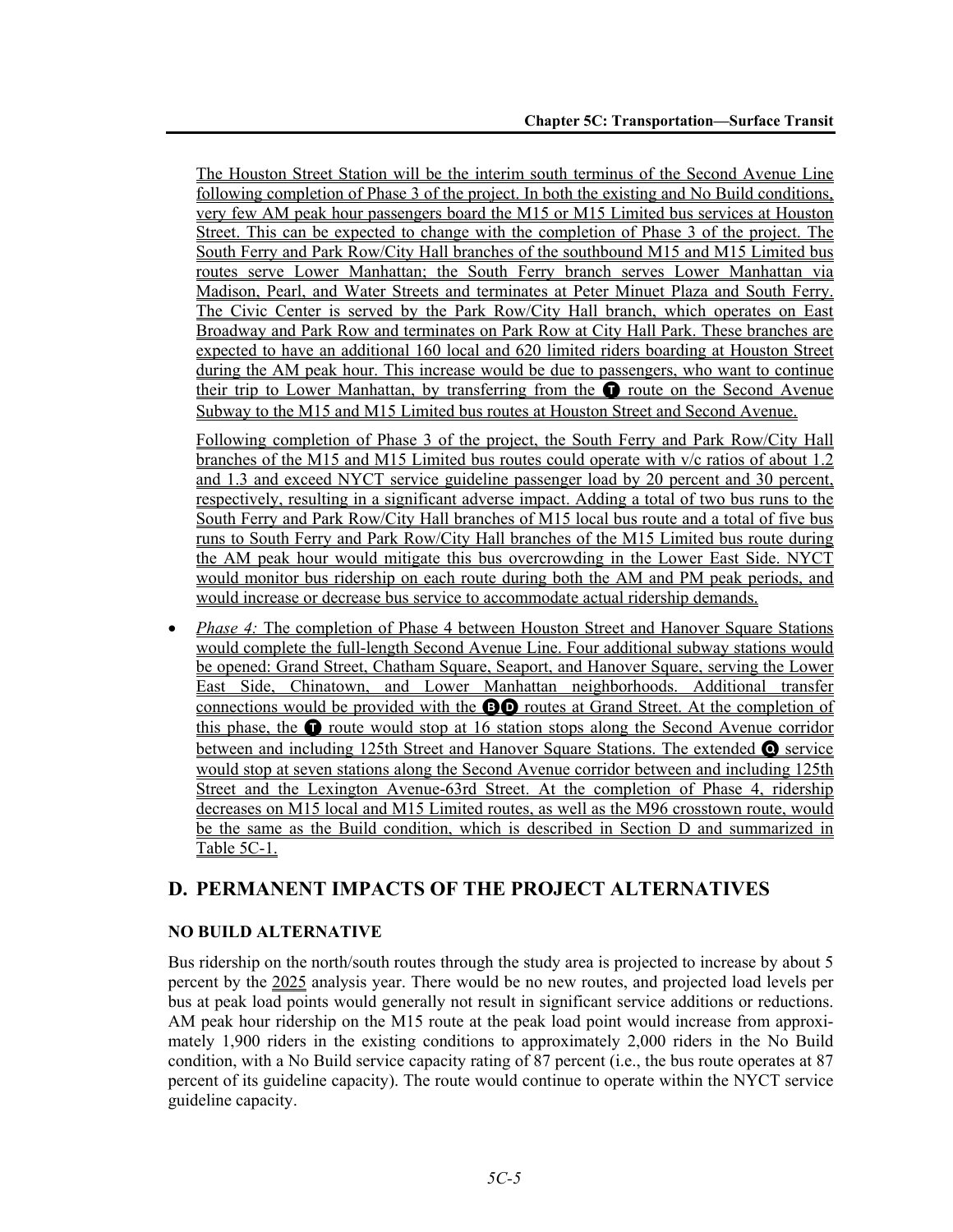#### **SECOND AVENUE SUBWAY**

The Second Avenue Subway would provide a faster public transportation option compared to surface buses for north and southbound transit riders through the East Side of Manhattan. This improvement in travel time would shift many existing transit users from buses to the subway, resulting in an overall bus ridership decrease on the north/south routes through the East Side of Manhattan (see Table 5C-1). The largest ridership reduction would occur on the southbound M15 route, the route that most closely follows the alignment of the proposed Second Avenue Subway. Model estimates indicate that the southbound M15 would experience nearly a 50 percent reduction in ridership in the AM peak hour, resulting in about 3,900 fewer riders in the Build condition compared with the No Build. These estimates assume that the choice between bus and subway is based on minimizing travel time, waiting time, and transfer time. Other factors, such as preference for buses or difficulty climbing stairs in the subway, will influence the actual ridership levels.

**Table 5C-1**

| Projected Total Bus Ridership within the East Side Study Area |
|---------------------------------------------------------------|
| <b>Route-by-Route: AM Peak Hour</b>                           |

| Route                                                 | <b>Direction</b> | % Difference (No<br>Build vs. Build) |
|-------------------------------------------------------|------------------|--------------------------------------|
| M31 (York Avenue)                                     | Southbound       | $-10%$                               |
| M15 (First Avenue)                                    | Northbound       | $-25%$                               |
| M15 (Second Avenue)                                   | Southbound       | $-45%$                               |
| Aggregate of M98, M101, M102, M103 (Third Avenue)     | Northbound       | $-25%$                               |
| Aggregate of M98, M101, M102, M103 (Lexington Avenue) | Southbound       | $-20%$                               |
| Aggregate of M1, M2, M3, M4 (Madison Avenue)          | Northbound       | $0\%$                                |
| Aggregate of M1, M2, M3, M4 (Fifth Avenue)            | Southbound       | $-5%$                                |
| M96 (96th Street)                                     | Eastbound        | $-35%$                               |
| M96 (96th Street)                                     | Westbound        | $-20%$                               |
| M86 (86th Street)                                     | Eastbound        | $-35%$                               |
| M86 (86th Street)                                     | Westbound        | -5%                                  |
| M42 (42nd Street)                                     | Eastbound        | $-20%$                               |
| M42 (42nd Street)                                     | Westbound        | $-45%$                               |
| M <sub>14</sub> (14th Street)                         | Eastbound        | $-15%$                               |
| M14 (14th Street)                                     | Westbound        | 0%                                   |

It should be noted that the transit model is less precise when estimating future bus ridership than it is for estimating subway ridership levels due to the difficulties of predicting where passengers will exit. This is because riders exiting buses do not pass through a turnstile (as subway passengers do) that counts the volume of people exiting at a particular point. Instead, bus exits are estimated based upon several variables, such as census data, MetroCard boarding and transfer data for return trips in the PM peak period, and sample surveys. Despite the model's limitations when estimating bus ridership levels, it does highlight anticipated bus ridership trends (i.e., increases or decreases in bus ridership) that would occur due to the Second Avenue Subway. The following discussion summarizes these findings.

The northbound M15 bus route on First Avenue and the northbound bus routes (the M98, M101, M102, and M103 routes) on Third Avenue would experience about a 25 percent reduction in ridership through the East Side study area. Farther west of Second Avenue, bus ridership reductions decrease as the distance between the bus route and Second Avenue increases. The Lexington Avenue bus routes would experience an 18 percent reduction in ridership, and the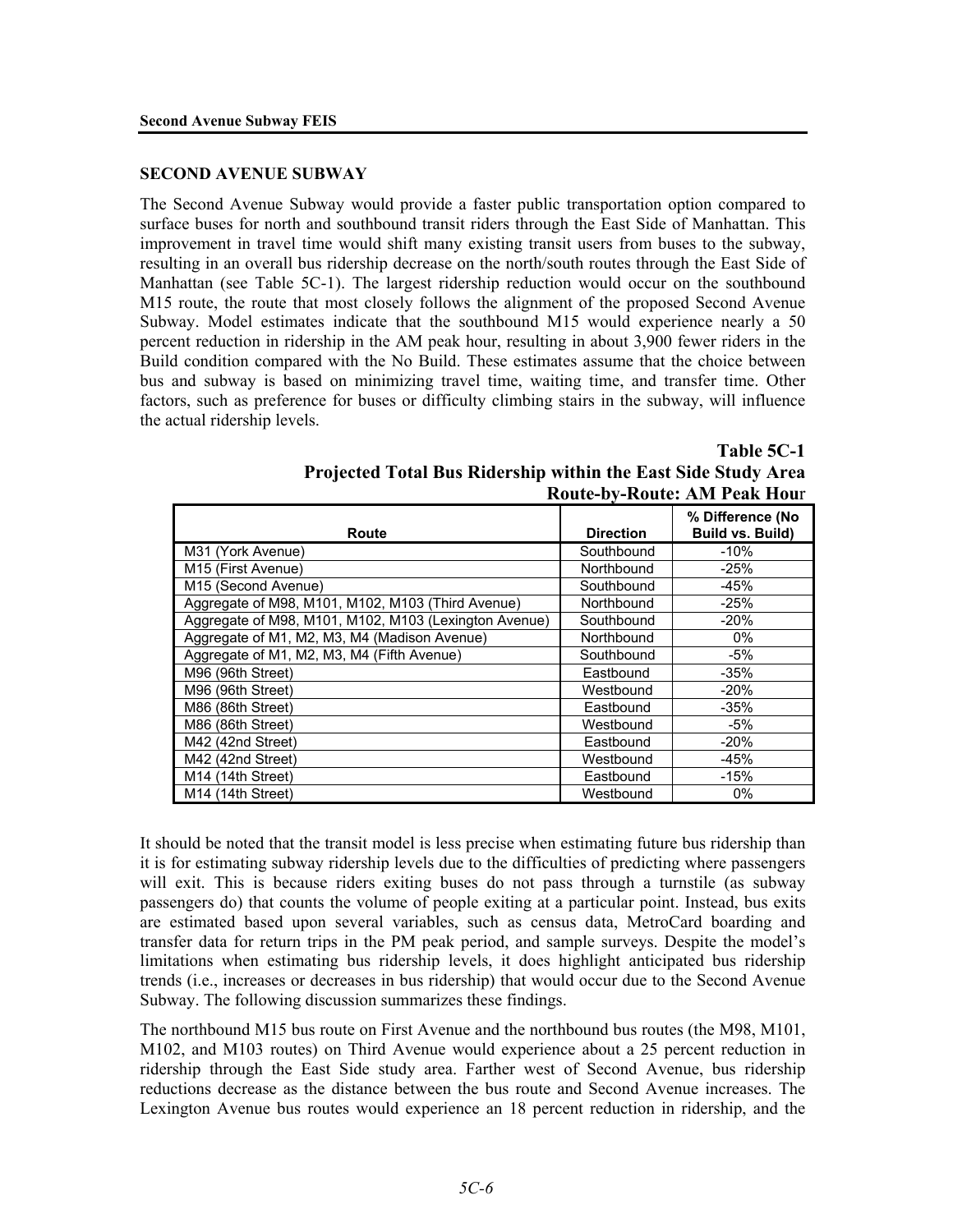Madison Avenue/Fifth Avenue bus routes would experience a ridership reduction of about 5 percent or less.

The southbound M31 bus route on York Avenue would also experience ridership reductions, but the ridership reduction would only be 10 percent, compared with the 20 and 45 percent reductions on the Lexington Avenue and Second Avenue bus routes, respectively. A possible explanation for this small ridership reduction on the M31 is that the M31 is not a true north/south bus route like the M15 or M98 routes because it also operates as a crosstown bus along 57th Street. It appears from the model results that many M31 riders use this route as a crosstown bus and would not transfer to the Second Avenue Subway since it predominantly operates north/south along Second Avenue. The Second Avenue trains serving the Broadway Line would connect to the  $\Omega$  and  $\Omega$  lines at 59th Street and operate eastbound and westbound for a short segment between Lexington Avenue and Seventh Avenue, but it appears that York Avenue M31 users, who would need to walk two avenues to access this subway service, would prefer to use the bus service currently provided on York Avenue instead.

Another trend that would occur due to the operation of the Second Avenue Subway is that ridership on crosstown buses throughout the East Side would also decrease. The Second Avenue Subway would be closer than the Lexington Avenue line for many riders, resulting in fewer crosstown bus trips between the Lexington Avenue Subway stations and East Side destinations.

Systemwide, the M15 would experience ridership reductions of approximately 45 and 25 percent in the southbound and northbound directions, respectively. Within the M15 bus corridor, ridership reductions would vary along the length of the bus route. For example, southbound M15 ridership reductions through East Harlem, the Upper East Side, and East Midtown would be the highest, ranging from 60 to 80 percent because the new Second Avenue Subway would follow the same alignment as the M15 bus route. In the Lower East Side, bus ridership reductions would be about 25 percent. This lower ridership reduction is due to the fact that the M15 bus route leaves the Second Avenue Subway alignment and travels along Allen Street before branching out between the City Hall and South Ferry spurs. In Lower Manhattan, the M15 follows the Second Avenue alignment along Water Street and would experience a higher southbound ridership reduction than the Lower East Side, with a 40 percent reduction.

The M98 limited-stop bus route, which operates between Washington Heights and Midtown, would experience a substantial increase in southbound AM ridership approaching the 125th Street Station of the Second Avenue Subway. This AM peak period southbound limited-stop service bus route makes a stop at Park Avenue and 125th Street, which would become a convenient transfer to the future 125th Street Station of the Second Avenue Subway. The model estimates indicate that the volume of riders exiting at this stop would more than double from today's 215 to nearly 470 passengers in the future Build condition. Despite this ridership increase, the M98 bus would continue to operate within its guideline capacity through this segment of the route.

In conclusion, bus ridership would be expected to decrease on the M15 and to a lesser extent on the other bus routes serving the East Side of Manhattan. Upon completion of the Second Avenue Subway, NYCT would continue its normal practice of monitoring bus ridership levels on each route, and would increase or decrease bus service to accommodate actual ridership demands.